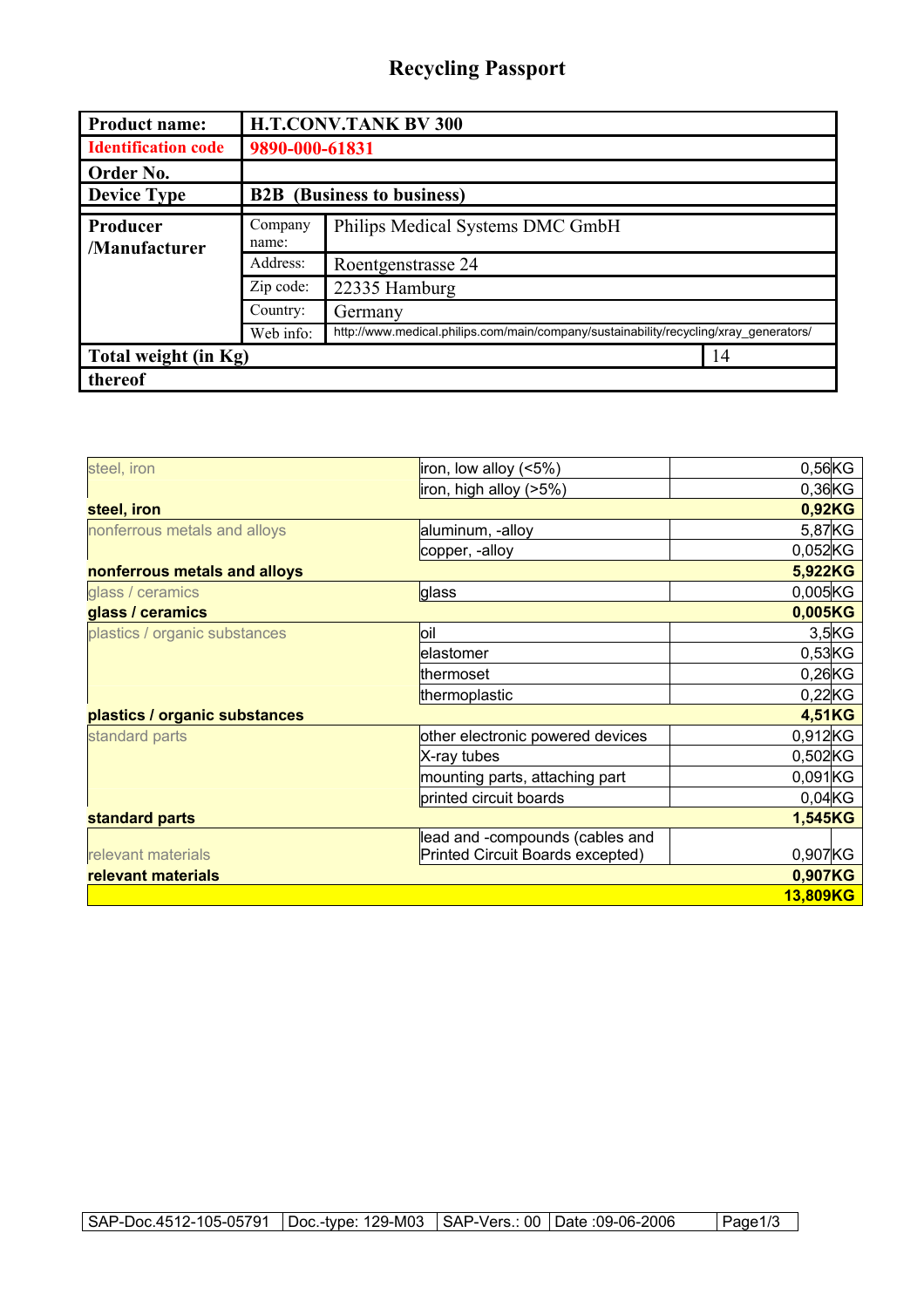## **Recycling Passport**

| Recycle info                             |                                                                                                                                                                                                                                                             |                 |
|------------------------------------------|-------------------------------------------------------------------------------------------------------------------------------------------------------------------------------------------------------------------------------------------------------------|-----------------|
| <b>General Hazards</b><br>(Desinfection) | For dismantling activities Treatment Facilities must<br>consider the national requirements.<br>For personnel which can come into contact with<br>contaminated material, preventive measures pursuant to<br>national requirements must be taken into account |                 |
| <b>Hazardous</b><br><b>Substances</b>    | <b>Substances:</b>                                                                                                                                                                                                                                          | <b>Location</b> |
|                                          | Lead                                                                                                                                                                                                                                                        | Figure 2 $(1)$  |
|                                          | Lead / Steel compound                                                                                                                                                                                                                                       | Figure 2 $(2)$  |
|                                          | Lead as x-ray shielding                                                                                                                                                                                                                                     | Figure $3(1)$   |
|                                          | Lead / Steel compound                                                                                                                                                                                                                                       | Figure 4 $(1)$  |
|                                          |                                                                                                                                                                                                                                                             |                 |
|                                          |                                                                                                                                                                                                                                                             |                 |
| To be removed                            |                                                                                                                                                                                                                                                             |                 |
| <b>Batteries</b>                         | <b>Type:</b>                                                                                                                                                                                                                                                | <b>Location</b> |
|                                          |                                                                                                                                                                                                                                                             |                 |
|                                          |                                                                                                                                                                                                                                                             |                 |
|                                          |                                                                                                                                                                                                                                                             |                 |
| <b>To be removed</b>                     |                                                                                                                                                                                                                                                             |                 |
| <b>Special attention</b>                 | <b>Item</b>                                                                                                                                                                                                                                                 | <b>Location</b> |
|                                          | Vacuum glass tube – implosive                                                                                                                                                                                                                               | Figure $3(2)$   |
|                                          |                                                                                                                                                                                                                                                             |                 |
|                                          |                                                                                                                                                                                                                                                             |                 |
|                                          |                                                                                                                                                                                                                                                             |                 |
|                                          |                                                                                                                                                                                                                                                             |                 |
| <b>Fluids / Gases</b>                    |                                                                                                                                                                                                                                                             |                 |
|                                          | <b>Item</b>                                                                                                                                                                                                                                                 | <b>Location</b> |
|                                          | Transformer Oil, Shell Diala                                                                                                                                                                                                                                | Figure $1(1)$   |
|                                          |                                                                                                                                                                                                                                                             |                 |
|                                          | HV-transformer oil contains no PCBs                                                                                                                                                                                                                         |                 |